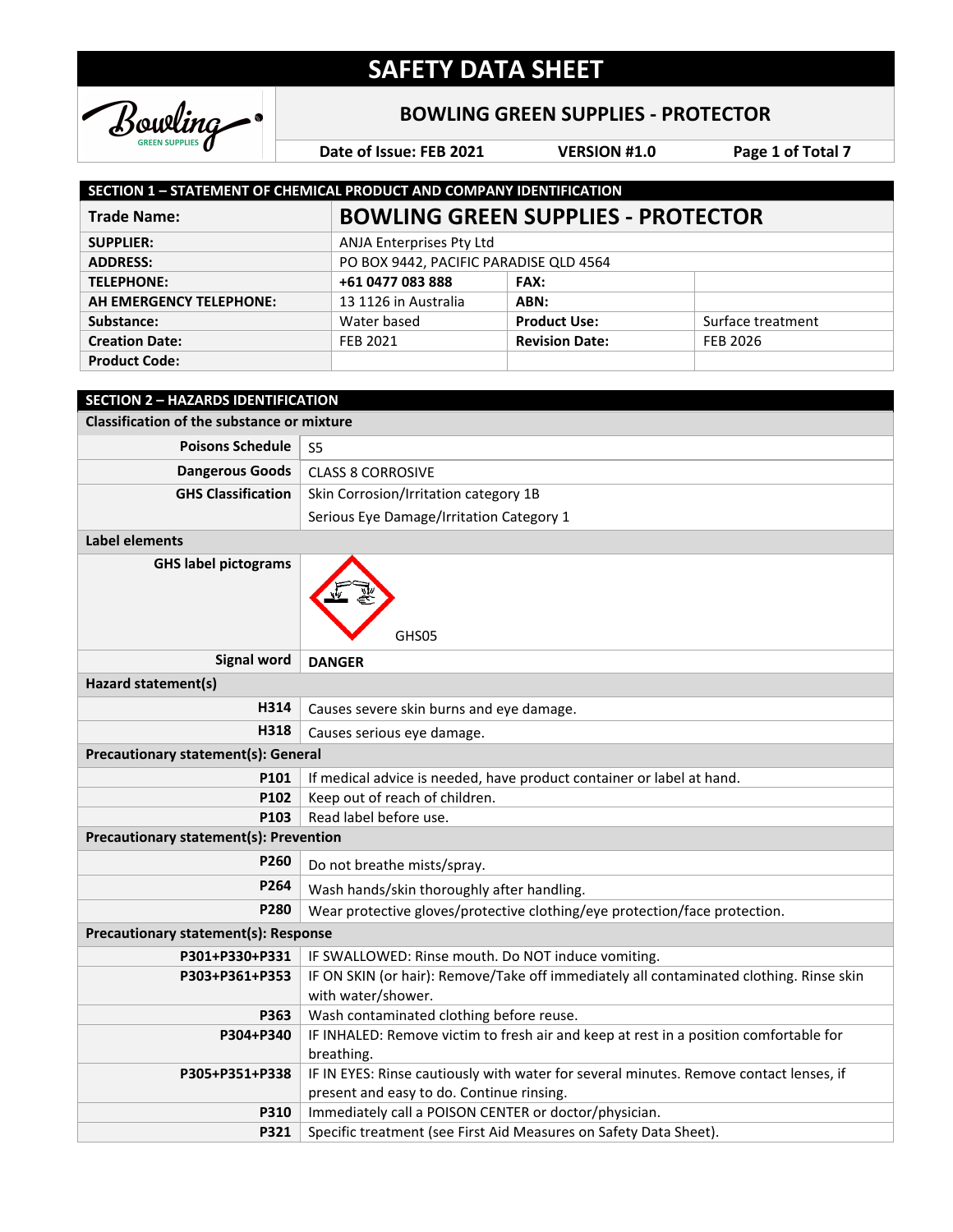

#### **BOWLING GREEN SUPPLIES - PROTECTOR**

**Date of Issue: FEB 2021 VERSION #1.0 Page 2 of Total 7**

| Precautionary statement(s): Storage         |                                                                                                                                                                                                                                                                |  |
|---------------------------------------------|----------------------------------------------------------------------------------------------------------------------------------------------------------------------------------------------------------------------------------------------------------------|--|
| P405                                        | Store locked up.                                                                                                                                                                                                                                               |  |
| <b>Precautionary statement(s): Disposal</b> |                                                                                                                                                                                                                                                                |  |
| P501                                        | Dispose of contents/ container in accordance with local regulations.                                                                                                                                                                                           |  |
| <b>Note</b>                                 |                                                                                                                                                                                                                                                                |  |
| <b>IMPORTANT</b>                            | This SDS and the Hazard Classifications contained therein, only apply to the product in its<br>concentrated form, as supplied. When diluted to 1:20 or greater they no longer apply.<br>However, good hygiene and housekeeping practices should be adhered to. |  |

| <b>SECTION 3 - COMPOSITION AND INFORMATION ON INGREDIENTS</b> |                    |                    |  |
|---------------------------------------------------------------|--------------------|--------------------|--|
| Ingredients:                                                  | <b>CAS Number:</b> | <b>Proportion:</b> |  |
| Quaternary ammonium compounds                                 | 8001-54-5          | $10 - 30 %$ w/w    |  |
| Ingredients determined to be non-                             | various            | < 10 % w/w         |  |
| hazardous                                                     |                    |                    |  |
| Water                                                         | 7732-18-5          | to 100 % w/w       |  |
|                                                               |                    |                    |  |

NOTE: Ingredients determined not to be hazardous are present in concentrations that do not exceed the relevant cut-off concentrations as found from NOHSC publication "List of Designated Hazardous Substances" or have been found NOT to meet the criteria of a hazardous substance as defined in the NOHSC publication "Approved Criteria for Classifying Hazardous Substances", or have been found NOT to meet the criteria of a dangerous substance as defined in the GLOBALLY HARMONIZED SYSTEM OF CLASSIFICATION AND LABELLING OF CHEMICALS (GHS) , 4th edition United Nations 2011. Listed ingredients may be below the cut-off concentrations for classification as hazardous, but are listed for information purposes and for additive effects.

| <b>SECTION 4 - FIRST AID MEASURES</b> |                                                                                                                                                                                                                                                                               |  |
|---------------------------------------|-------------------------------------------------------------------------------------------------------------------------------------------------------------------------------------------------------------------------------------------------------------------------------|--|
| <b>Inhalation</b>                     | Remove victim to fresh air away from exposure. Obtain medical attention if symptoms occur.                                                                                                                                                                                    |  |
| <b>Skin contact</b>                   | Immediately wash contaminated skin with plenty of soap and water. Remove contaminated                                                                                                                                                                                         |  |
|                                       | clothing and wash before re-use. Seek medical advice (e.g. doctor) if irritation, burning or<br>redness persists.                                                                                                                                                             |  |
| Eye contact                           | If in eyes, hold eyelids apart and flush the eyes continuously with running water. Remove<br>contact lenses. Continue flushing until advised to stop by the Poisons Information Centre or a<br>doctor, or for at least 15 minutes. Seek immediate medical attention.          |  |
| Ingestion                             | Do NOT induce vomiting. Do NOT attempt to give anything by mouth to an unconscious person.<br>Rinse mouth thoroughly with water immediately. Give water to drink. If vomiting occurs, give<br>further water to achieve effective dilution. Seek medical advice (e.g. doctor). |  |
| <b>Advice to Doctor</b>               | Treat symptomatically.                                                                                                                                                                                                                                                        |  |
| <b>Scheduled Poisons</b>              | Poisons Information Centre in each Australian State capital city or in Christchurch, New Zealand<br>can provide additional assistance for scheduled poisons. (Phone Australia 131126 or New<br>Zealand 0800 764 766).                                                         |  |
| <b>First Aid Facilities</b>           | Eye wash station. Normal washroom facilities.                                                                                                                                                                                                                                 |  |

| <b>SECTION 5 - FIRE FIGHTING MEASURES</b> |                                                                                               |  |
|-------------------------------------------|-----------------------------------------------------------------------------------------------|--|
| <b>Fire and Explosion</b>                 | Non-flammable liquid. However, on evaporation of the aqueous component, the residual          |  |
| <b>Hazards</b>                            | material may burn.                                                                            |  |
| <b>Extinguishing Media</b>                | Use an extinguishing media suitable for surrounding fires.                                    |  |
| <b>Fire Fighting</b>                      | Keep containers exposed to extreme heat cool with water spray. Fire fighters to wear self-    |  |
|                                           | contained breathing apparatus if risk of exposure to products of combustion or decomposition. |  |
| <b>Flash Point</b>                        | None                                                                                          |  |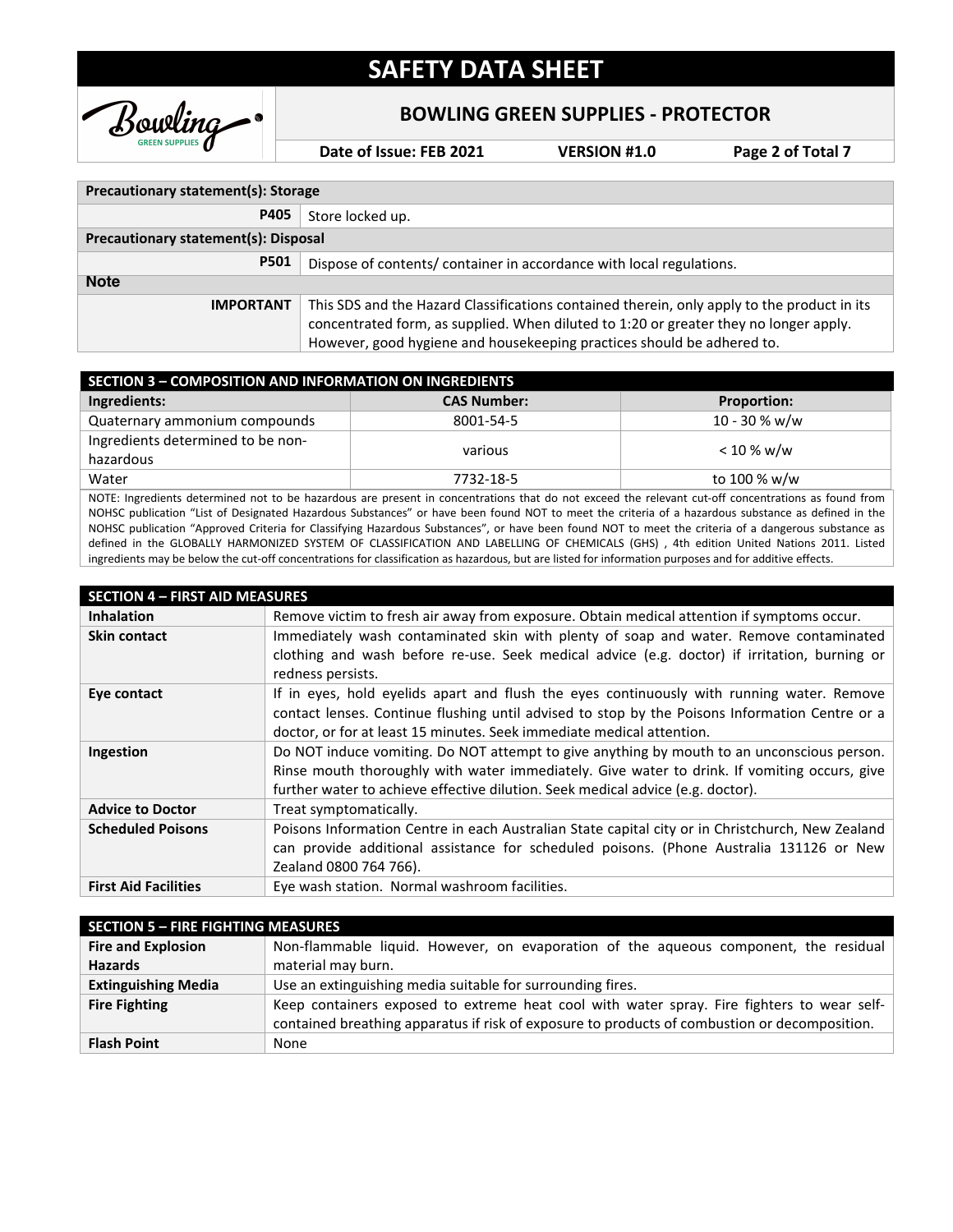

### **BOWLING GREEN SUPPLIES - PROTECTOR**

**Date of Issue: FEB 2021 VERSION #1.0 Page 3 of Total 7**

#### **SECTION 6 – ACCIDENTAL RELEASE MEASURES**

| <b>Emergency Procedures</b><br>Minor spills do not normally need any special clean-up measures – rinse with water. |                                                                                                                                                                                                                                                                                                                                                                                       |
|--------------------------------------------------------------------------------------------------------------------|---------------------------------------------------------------------------------------------------------------------------------------------------------------------------------------------------------------------------------------------------------------------------------------------------------------------------------------------------------------------------------------|
|                                                                                                                    | <b>HAZCHEM CODE: 2X</b>                                                                                                                                                                                                                                                                                                                                                               |
|                                                                                                                    | In the event of a major spill, prevent spillage from entering drains or water courses. Wear<br>appropriate personal protective equipment and clothing to prevent exposure. Increase                                                                                                                                                                                                   |
|                                                                                                                    | ventilation. As a water based product, if spilt on electrical equipment the product will cause                                                                                                                                                                                                                                                                                        |
|                                                                                                                    | short-circuits. If possible contain the spill. Place inert absorbent material onto spillage. Collect<br>the material and place into a suitable labelled container. Dispose of waste according to the<br>applicable local and national regulations. If contamination of sewers or waterways occurs<br>inform the local water and waste management authorities in accordance with local |
|                                                                                                                    | regulations.                                                                                                                                                                                                                                                                                                                                                                          |

| <b>SECTION 7 - HANDLING AND STORAGE</b> |                                                                                                                                                                                                                                                                                                                                                                                                                                |
|-----------------------------------------|--------------------------------------------------------------------------------------------------------------------------------------------------------------------------------------------------------------------------------------------------------------------------------------------------------------------------------------------------------------------------------------------------------------------------------|
| <b>Handling</b>                         | Corrosive. Avoid skin or eye contact with concentrate. Wear protective clothing when risk of<br>exposure occurs. Avoid contact with incompatible materials. When handling, DO NOT eat, drink<br>or smoke. Keep containers closed at all times. Avoid physical damage to containers. Always wash<br>hands with soap and water after handling. Work clothes should be laundered. Launder<br>contaminated clothing before re-use. |
| <b>Storage</b>                          | Dangerous goods class 8 corrosive. Store in a cool, dry, well-ventilated area, out of direct<br>sunlight. Protect from freezing. Store in suitable, labelled containers. Keep containers tightly<br>closed. Store away from incompatible materials. Ensure that storage conditions comply with<br>applicable local and national regulations.                                                                                   |

|                            | <b>SECTION 8 - EXPOSURE CONTROLS AND PERSONAL PROTECTION</b>                                         |
|----------------------------|------------------------------------------------------------------------------------------------------|
| <b>Exposure Limits</b>     | National Occupational Exposure Limits, as published by National Occupational Health & Safety         |
|                            | Commission:                                                                                          |
|                            | Time-weighted Average (TWA):                                                                         |
|                            | None established for product.                                                                        |
|                            | <b>Short Term Exposure Limit (STEL):</b>                                                             |
|                            | None established for product.                                                                        |
| <b>Ventilation</b>         | Use with adequate ventilation.                                                                       |
| <b>Personal Protective</b> | Use good occupational work practice. The use of protective clothing and equipment depends            |
| <b>Equipment</b>           | upon the degree and nature of exposure. The following protective equipment should be                 |
|                            | available;                                                                                           |
| <b>Eye Protection</b>      | Safety glasses with full face shield should be used for handling concentrate in quantity, cleaning   |
|                            | up spills, decanting, etc. Eye protection devices should conform to relevant regulations. Eye        |
|                            | protection should conform with Australian/New Zealand Standard AS/NZS 1337 - Eye Protectors          |
|                            | for Industrial Applications.                                                                         |
| <b>Hand Protection</b>     | Wear gloves of impervious material such as butyl rubber, natural latex, neoprene, PVC and            |
|                            | nitrile - to handle in quantity, clean up spills, decanting, etc. Final choice of appropriate gloves |
|                            | will vary according to individual circumstances. i.e. methods of handling or according to risk       |
|                            | assessments undertaken. Occupational protective gloves should conform to relevant                    |
|                            | regulations. Reference should be made to AS/NZS 2161.1: Occupational protective gloves -             |
|                            | Selection, use and maintenance.                                                                      |
| <b>Body Protection</b>     | Suitable protective workwear, e.g. rubber or plastic apron, sleeves, boots and cotton overalls       |
|                            | buttoned at neck and wrist are recommended. Chemical resistant apron is recommended where            |
|                            | large quantities are handled.                                                                        |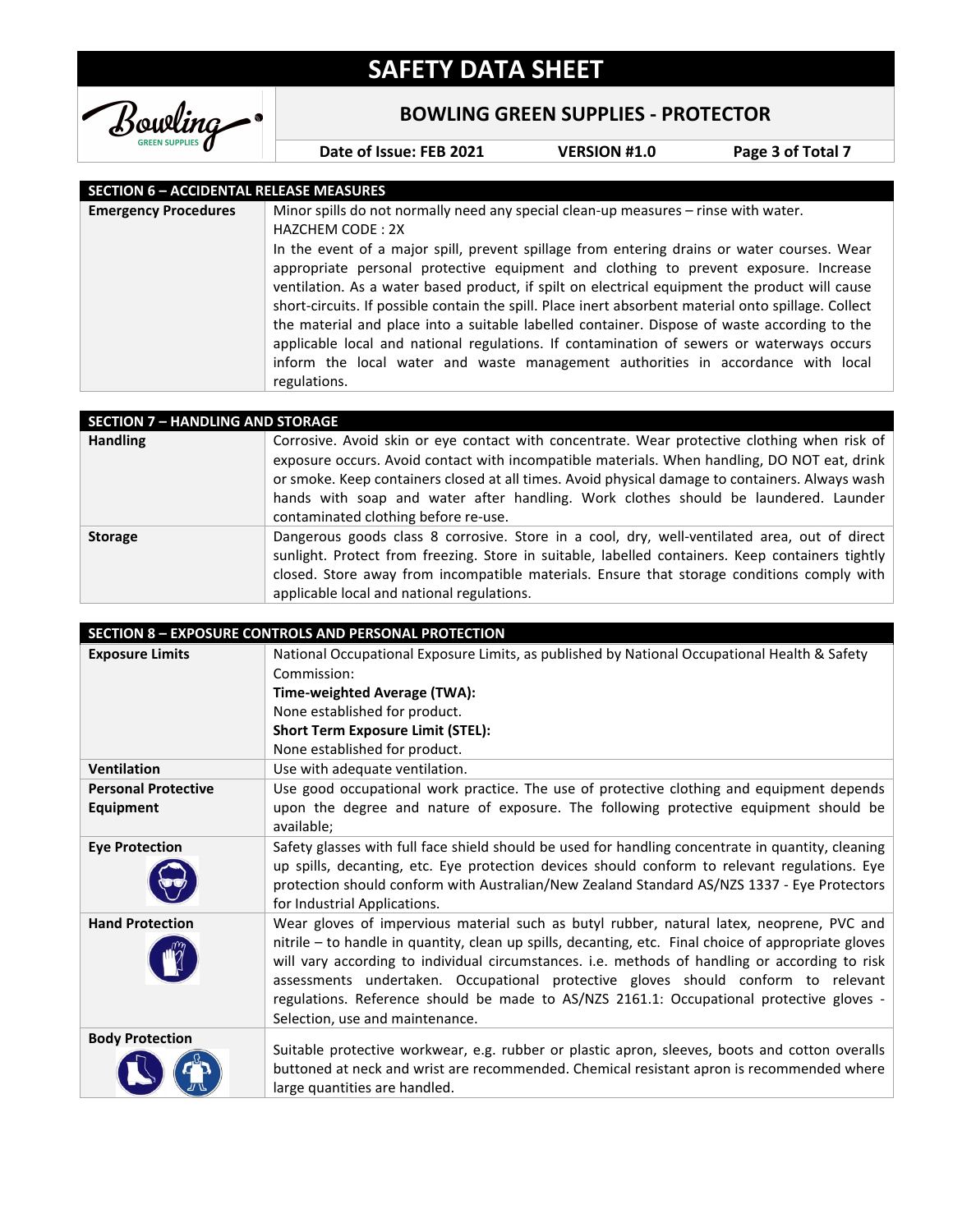

### **BOWLING GREEN SUPPLIES - PROTECTOR**

**Date of Issue: FEB 2021 VERSION #1.0 Page 4 of Total 7**

| Respirator | Generally not required for typical applications with diluted solutions as per label directions.   |
|------------|---------------------------------------------------------------------------------------------------|
|            | If engineering controls are not effective in controlling airborne exposure then an approved       |
|            | respirator with a replaceable vapor/mist filter should be used. Refer to relevant regulations for |
|            | further information concerning respiratory protective requirements. Reference should be made      |
|            | to Australian Standards AS/NZS 1715, Selection, Use and Maintenance of Respiratory Protective     |
|            | Devices; and AS/NZS 1716, Respiratory Protective Devices, in order to make any necessary          |
|            | changes for individual circumstances.                                                             |

| <b>SECTION 9 - PHYSICAL AND CHEMICAL PROPERTIES</b> |                             |                          |                       |
|-----------------------------------------------------|-----------------------------|--------------------------|-----------------------|
| <b>Physical State</b>                               | Non-viscous liquid          | Colour                   | colourless            |
| Odour                                               | faint odour                 | <b>Specific Gravity</b>  | $1.00 - 1.02$ @ 25 °C |
| <b>Boiling Point</b>                                | Approximately 100 °C        | <b>Freezing Point</b>    | Approximately 0 °C    |
| <b>Vapour Pressure</b>                              | Not available               | <b>Vapour Density</b>    | Not available         |
| <b>Flash Point</b>                                  | Not flammable               | <b>Flammable Limits</b>  | none                  |
| <b>Water Solubility</b>                             | Miscible in all proportions | pH                       | $6.0 - 8.0$ neat      |
| <b>Volatile Organic</b>                             | $0\%$ v/v                   | <b>Per Cent Volatile</b> | Ca 75 % v/v           |
| Compounds (VOC)                                     |                             |                          |                       |
| <b>Viscosity</b>                                    | Not available               | <b>Odour Threshold</b>   | Not available         |

| <b>SECTION 10 - STABILITY AND REACTIVITY</b> |                                                                                   |  |
|----------------------------------------------|-----------------------------------------------------------------------------------|--|
| Reactivity                                   | Stable at normal temperatures and pressure.                                       |  |
| <b>Conditions to Avoid</b>                   | Extremes of temperature and direct sunlight.                                      |  |
| Incompatibilities                            | Reducing agents, oxidizing agents.                                                |  |
| <b>Hazardous</b>                             |                                                                                   |  |
| <b>Decomposition</b>                         | Thermal decomposition may result in the release of toxic and/or irritating fumes. |  |

#### **SECTION 11 – TOXICOLOGICAL INFORMATION**

#### **POTENTIAL HEALTH EFFECTS**

| No adverse health effects expected if the product is handled in accordance with this Safety Data Sheet and the product label. |                                                                                                                                                                                                             |
|-------------------------------------------------------------------------------------------------------------------------------|-------------------------------------------------------------------------------------------------------------------------------------------------------------------------------------------------------------|
| Symptoms or effects that may arise if the product is mishandled and overexposure occurs are:                                  |                                                                                                                                                                                                             |
| <b>Inhalation</b>                                                                                                             | Not considered to be an inhalation hazard.                                                                                                                                                                  |
| Skin contact                                                                                                                  | Properly diluted solutions not expected to be irritating to skin. Prolonged contact with<br>concentrate may be corrosive to skin. The symptoms may include redness, itching and swelling<br>and skin burns. |
| Eye contact                                                                                                                   | Concentrated product causes eye damage. Eye contact with concentrate will cause stinging,<br>blurring, tearing. Contact with concentrated product may cause serious eye damage.                             |
| Ingestion                                                                                                                     | Ingestion of this product may irritate the gastric tract causing nausea and vomiting.                                                                                                                       |
| <b>Chronic exposure</b>                                                                                                       | No known effects.                                                                                                                                                                                           |
| <b>Toxicology Information</b>                                                                                                 | Not toxic, based on ingredients. Oral LD50 (ATE calculated) : 2151 mg/kg                                                                                                                                    |
| <b>Carcinogen Status</b>                                                                                                      |                                                                                                                                                                                                             |
| <b>NOHSC</b>                                                                                                                  | No significant ingredient is classified as carcinogenic by NOHSC.                                                                                                                                           |
| <b>NTP</b>                                                                                                                    | No significant ingredient is classified as carcinogenic by NTP.                                                                                                                                             |
| <b>IARC</b>                                                                                                                   | No significant ingredient is classified as carcinogenic by IARC.                                                                                                                                            |
| <b>Respiratory sensitisation</b>                                                                                              | Not expected to be a respiratory sensitizer.                                                                                                                                                                |
| <b>Skin Sensitisation</b>                                                                                                     | Not considered to be a skin sensitiser hazard.                                                                                                                                                              |
| <b>Germ cell mutagenicity</b>                                                                                                 | Not considered to be a mutagenic hazard.                                                                                                                                                                    |
| <b>Reproductive Toxicity</b>                                                                                                  | Not considered to be toxic to reproduction.                                                                                                                                                                 |
| <b>STOT-single exposure</b>                                                                                                   | Not expected to cause toxicity to a specific target organ.                                                                                                                                                  |
| <b>STOT-repeated exposure</b>                                                                                                 | Not expected to cause toxicity to a specific target organ.                                                                                                                                                  |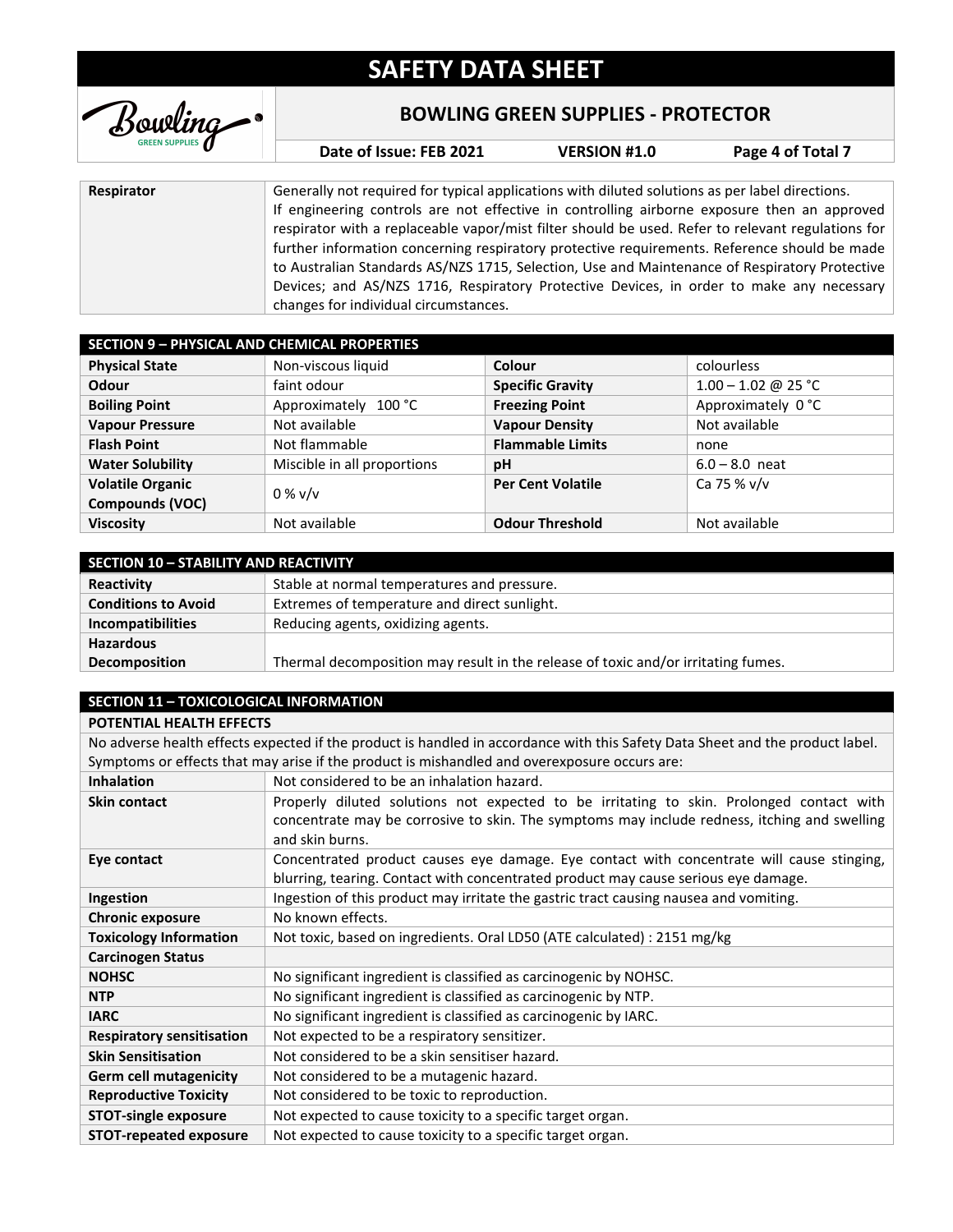

### **BOWLING GREEN SUPPLIES - PROTECTOR**

**Date of Issue: FEB 2021 VERSION #1.0 Page 5 of Total 7**

Aspiration Hazard **Not expected to be an aspiration hazard.** 

| <b>SECTION 12 - ECOLOGICAL INFORMATION</b> |                                                                                                  |
|--------------------------------------------|--------------------------------------------------------------------------------------------------|
| <b>Eco-toxicity</b>                        | <b>Acute Aquatic Toxicity Category 2</b>                                                         |
| Product (as sold)                          | H401 - Toxic to aquatic life. LC50 >1 mg/L but <10 mg/L                                          |
|                                            | Acute Aquatic Toxicity (ATE Calculated) LC50: 2.6 - 7.6 mg/L.                                    |
| <b>Eco-toxicity</b>                        | Not harmful to aquatic life. LC50 > 100mg/L.                                                     |
| <b>Product (at use dilution</b>            | Acute Aquatic Toxicity (Calculated) LC50: 260 - 760 mg/L.                                        |
| 1:100 rinse)                               | <b>Acute Aquatic Toxicity NOT HAZARDOUS</b>                                                      |
| <b>Persistence and</b>                     | Biodegradable, based on ingredients.                                                             |
| degradability                              |                                                                                                  |
| <b>Bio accumulative</b>                    | No bioaccumulation is expected.                                                                  |
| potential                                  |                                                                                                  |
| <b>Mobility in soil</b>                    | Due to its physico-chemical characteristics, highly mobile in the environment and will partition |
|                                            | to the aquatic compartment.                                                                      |
| Other adverse effects                      | Not available                                                                                    |
| <b>Environmental Protection</b>            | Do not discharge this material into waterways.                                                   |

| <b>SECTION 13 - DISPOSAL CONSIDERATIONS</b>                                                                                                                                                                                                                                                                                                    |  |
|------------------------------------------------------------------------------------------------------------------------------------------------------------------------------------------------------------------------------------------------------------------------------------------------------------------------------------------------|--|
| Dispose of waste according to applicable local and national regulations. Do not allow into drains<br>or watercourses or dispose of where ground or surface waters may be affected. Wastes<br>including emptied containers are controlled wastes and should be disposed of in accordance<br>with all applicable local and national regulations. |  |

| <b>SECTION 14 - TRANSPORT INFORMATION</b> |                                                                                  |
|-------------------------------------------|----------------------------------------------------------------------------------|
| <b>Labels Required</b>                    |                                                                                  |
| <b>ADG</b>                                | <b>CORROSIV</b>                                                                  |
| <b>IMDG Marine Pollutant</b>              | No                                                                               |
| <b>HAZCHEM</b>                            | 2X                                                                               |
| <b>Land Transport (ADG)</b>               |                                                                                  |
| <b>UN Number</b>                          | 1760                                                                             |
| <b>Proper Shipping Name</b>               | CORROSIVE LIQUID, N.O.S. (contains benzyl-C12-16-alkyldimethylammonium chloride) |
| <b>ADG Code</b>                           | 8                                                                                |
| <b>HAZCHEM Code</b>                       | 2X                                                                               |
| <b>Special Provisions</b>                 | 274                                                                              |
| <b>Packing Group</b>                      | None allocated.                                                                  |
| <b>Packaging Method</b>                   | None allocated.                                                                  |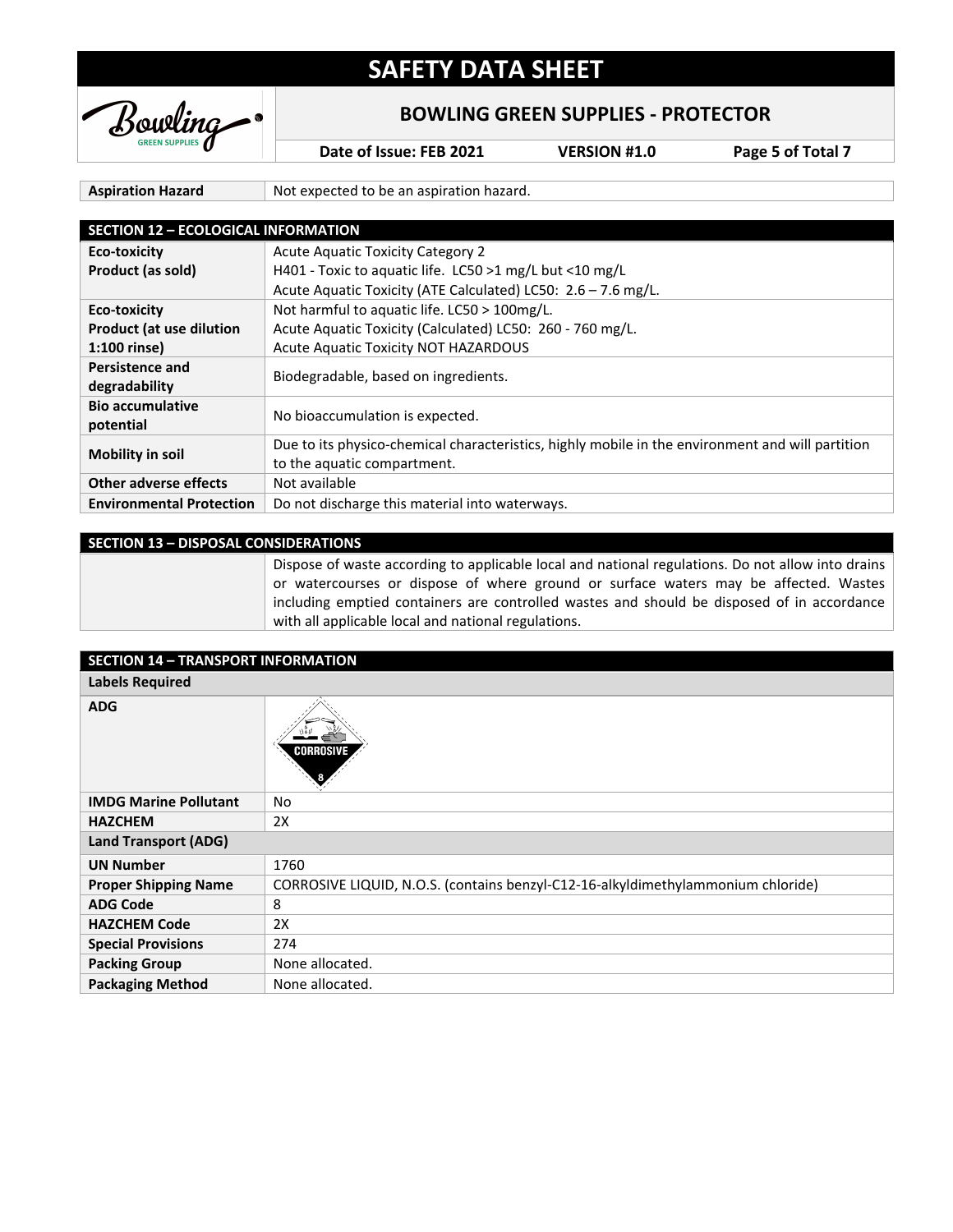

### **BOWLING GREEN SUPPLIES - PROTECTOR**

**Date of Issue: FEB 2021 VERSION #1.0 Page 6 of Total 7**

| Segregation | This material is classified as a Class 8 Corrosive Substances Dangerous Goods                  |
|-------------|------------------------------------------------------------------------------------------------|
|             | Class 8 Dangerous Goods are incompatible in a placard load with any of the following:          |
|             | - Class 1: Explosives                                                                          |
|             | - Division 4.3: Dangerous when wet Substances                                                  |
|             | - Division 5.1: Oxidising substances                                                           |
|             | - Division 5.2: Organic peroxides                                                              |
|             | - Class 6, Toxic or Infectious Substances, if the Class 6 dangerous goods are cyanides and the |
|             | Class 8 dangerous goods are acids                                                              |
|             | Class 7: Radioactive materials unless specifically exempted                                    |
|             | and are incompatible with food and food packaging in any quantity.                             |
|             | Strong acids must not be loaded in the same freight container or on the same vehicle with      |
|             | strong alkalis. Packing Group I and II acids and alkalis should be considered as strong.       |
|             |                                                                                                |

| <b>SECTION 15 - REGULATORY INFORMATION</b> |                                                                                           |
|--------------------------------------------|-------------------------------------------------------------------------------------------|
| <b>GHS Classification</b>                  | Classified as Hazardous according to the Globally Harmonised System of Classification and |
|                                            | labelling of Chemicals (GHS) including Work, Health and Safety regulations, Australia.    |
| <b>SUSMP</b>                               | S5 (QUATERNARY AMMONIUM COMPOUNDS >5%)                                                    |
| <b>ADG Code</b>                            | CLASS 8                                                                                   |
| <b>AICS</b>                                | All ingredients present on AICS.                                                          |

| <b>SECTION 16 - OTHER INFORMATION</b> |                                                                                                    |
|---------------------------------------|----------------------------------------------------------------------------------------------------|
| <b>Issue Date</b>                     | 5 <sup>th</sup> February 2021                                                                      |
| <b>Version Number</b>                 | V 1.0 GHS classification.                                                                          |
| <b>Abbreviations and</b>              | ADG Code: Australian Code for the Transport of Dangerous Goods by Road and Rail.                   |
| acronyms                              | AICS: Australian Inventory of Chemical Substances.                                                 |
|                                       | <b>CAS Number:</b> Chemical Abstracts Service Registry Number.                                     |
|                                       | <b>GHS:</b> Globally Harmonized System of Classification and Labelling of Chemicals                |
|                                       | HAZCHEM: An emergency action code of numbers and letters which gives information to emergency      |
|                                       | services.                                                                                          |
|                                       | HSIS: Hazardous Substances Information System                                                      |
|                                       | IARC: International Agency for Research on Cancer.                                                 |
|                                       | <b>NOHSC:</b> National Occupational Health and Safety Commission.                                  |
|                                       | NTP: National Toxicology Program (USA).                                                            |
|                                       | <b>SDS: Safety Data Sheet</b>                                                                      |
|                                       | <b>STEL:</b> Short Term Exposure Limit.                                                            |
|                                       | <b>SUSMP:</b> Standard for the Uniform Scheduling of Medicines and Poisons.                        |
|                                       | TWA: Time Weighted Average.                                                                        |
|                                       | <b>UN Number:</b> United Nations Number.                                                           |
| Literature references                 | Preparation of Safety Data Sheets for Hazardous Chemicals – Code of Practice (Safe Work Australia) |
|                                       | <b>GHS Hazardous Chemical Information List (Safe Work Australia)</b>                               |
|                                       | Guidance on the Classification of Hazardous Chemicals under the WHS Regulations.                   |
|                                       | Global Harmonized System of Classification and Labelling of Chemicals (GHS)                        |
|                                       | "Australian Exposure Standards". Safework Australia                                                |
|                                       | Australian Code For The Transport Of Dangerous Goods By Road And Rail                              |
|                                       | Standard for the Uniform Scheduling of Medicines and Poisons                                       |
|                                       | Material Safety Data Sheets - individual raw materials - Suppliers                                 |
|                                       | HSIS - Hazardous Substance Information System - National Safe Work Australia Data Base.            |